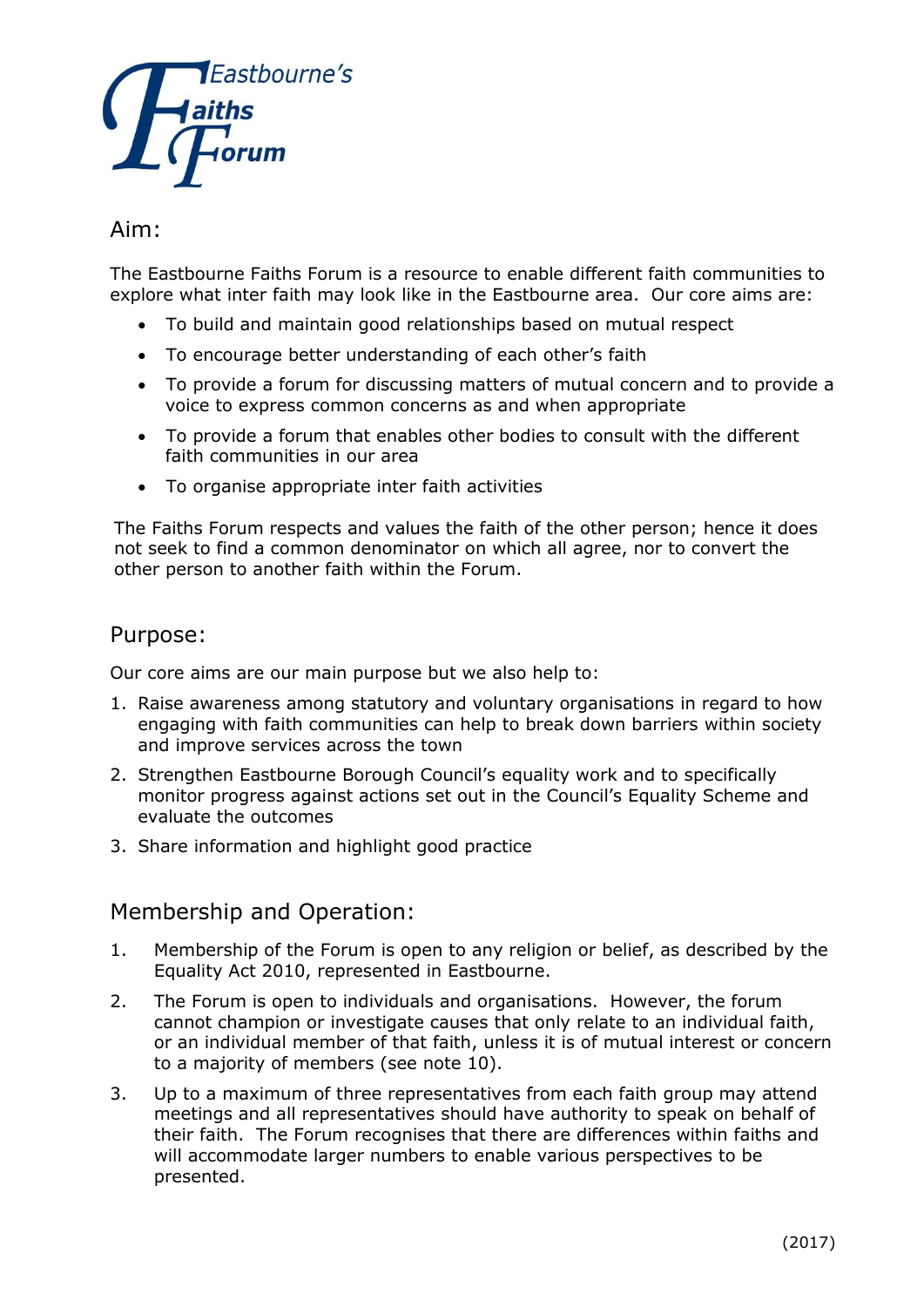

- 4. In the case where an individual member does not have 'authority' to speak on behalf of their religion or belief, or such authority would be difficult to obtain due to the organisational structure of that religion or belief, an individual member may present their views based on their own interpretation of that belief system and it should be recognised that they are presenting an individual view.
- 5. Members are expected to give their time freely and always in the best interests of the forum. No member may use the forum for any personal gain whether direct or indirect. No member may purport to act on behalf of the forum unless specifically authorised by a formal decision of the forum. If any member is found to be acting in breach of these requirements the forum may exclude that member from its membership by a majority vote (see note 10).
- 6. The Forum does not operate a steering committee process but does have a two tier system of membership. Members are free to choose which system they wish to participate in, both systems are email based as follows:
	- a. Full membership: an email distribution group for members who wish to attend meetings and view all information shared with members about the forum and its work, both strategic and operational in nature; and
	- b. Email only membership: an email distribution group for members who do not wish to, or cannot easily, attend meetings but who still wish to receive information in regard to meetings i.e. agenda and notes
- 7. New members can request to join the Forum by approaching an existing member or approaching the Eastbourne Borough Council officer responsible for facilitating the Forum. Such requests are circulated to all Forum members via email and admitted to membership where there is no objection to this.
- 8. Where there are objections to a new member being admitted, then membership application would be agreed by a majority vote at a quorate meeting of the Forum. Where necessary an extra-ordinary meeting will be called for this purpose.
- 9. All communication with members of the Forum will be by email unless hard copy information is requested by an individual member. The email distribution list is maintained by the Corporate Development Officer (communication and involvement) of Eastbourne Borough Council.
- 10. Where a final decision is dependent upon a majority of representatives being in agreement and the decision is reached through a voting system, only one representative from each faith group may cast a vote in order to ensure fairness.
- 11. The Forum will meet at least three times a year and these meetings will be facilitated by Eastbourne Borough Council.
- 12. The Forum operates a rolling chair arrangement and members volunteer to chair meetings in advance.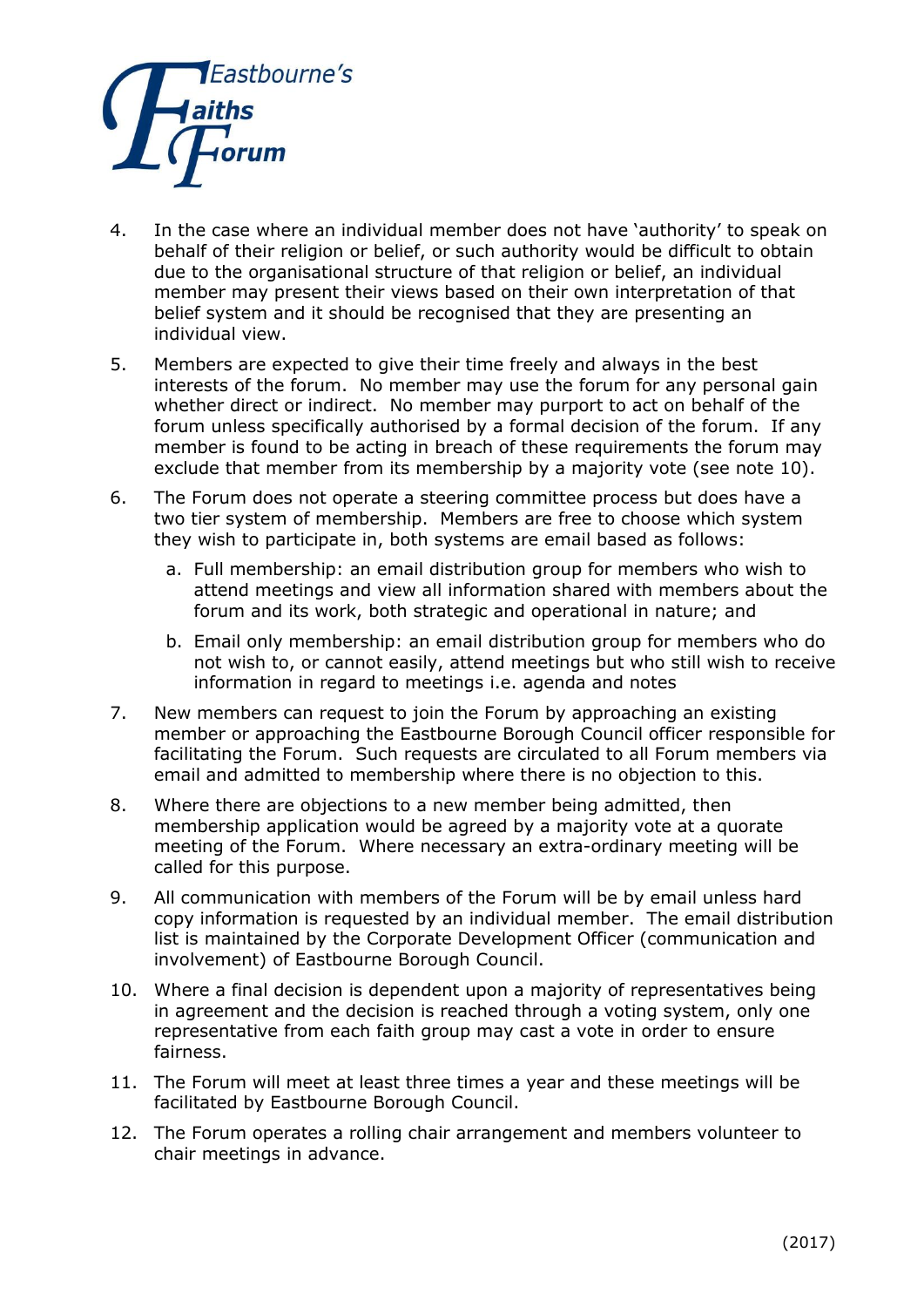

- 13. Forum meetings are formal in style with a Chair and note taker and all meetings are administrated by an officer of Eastbourne Borough Council.
- 14. A quorum for Forum meetings will be five members from at least three different faith backgrounds
- 15. Members may choose to invite additional persons to attend certain meetings of the Forum. However any such invitees shall be entitled to speak but will not be able to vote or contribute to final decisions made by members and their attendance will not count towards a quorum.
- 16. All organisational and financial decisions taken on behalf of the Forum shall be by way of a vote of a quorate meeting of the Forum, unless time or other circumstances make this impossible. In this case Forum members will be emailed and their views will be sought and collated. The Chair shall be empowered to authorise appropriate action based on a majority view.
- 17. Any action taken under the Chair's authorisation shall be reported to the next quorate meeting of the Forum.

## Equality and Diversity

The forum will ensure that is upholds and applies the principles of equality and diversity and that it remains fair and open to all sections of the community in all of its activities.

## Declaration of an Interest

Any member of the Forum, who has a commercial interest direct or indirect in any matter under discussion, should declare such an interest and withdraw from the meeting, before the matter is discussed, unless members invite the person to remain. If this is the case the individual should not take part in the discussion and/or vote on the matter. In case of any disagreement over the interpretation of this regulation, the Chair's ruling shall be final.

# Financial Regulations:

1. The forum does not maintain a bank account and relies on sponsorship for its events which are either self-funded directly from member faith groups, or provided by commercial and statutory organisations. Where financial donations are made these would currently be entered and recorded into the Council's bank account. However, the Forum retains ownership and control over these monies and this is recognised by the Council.